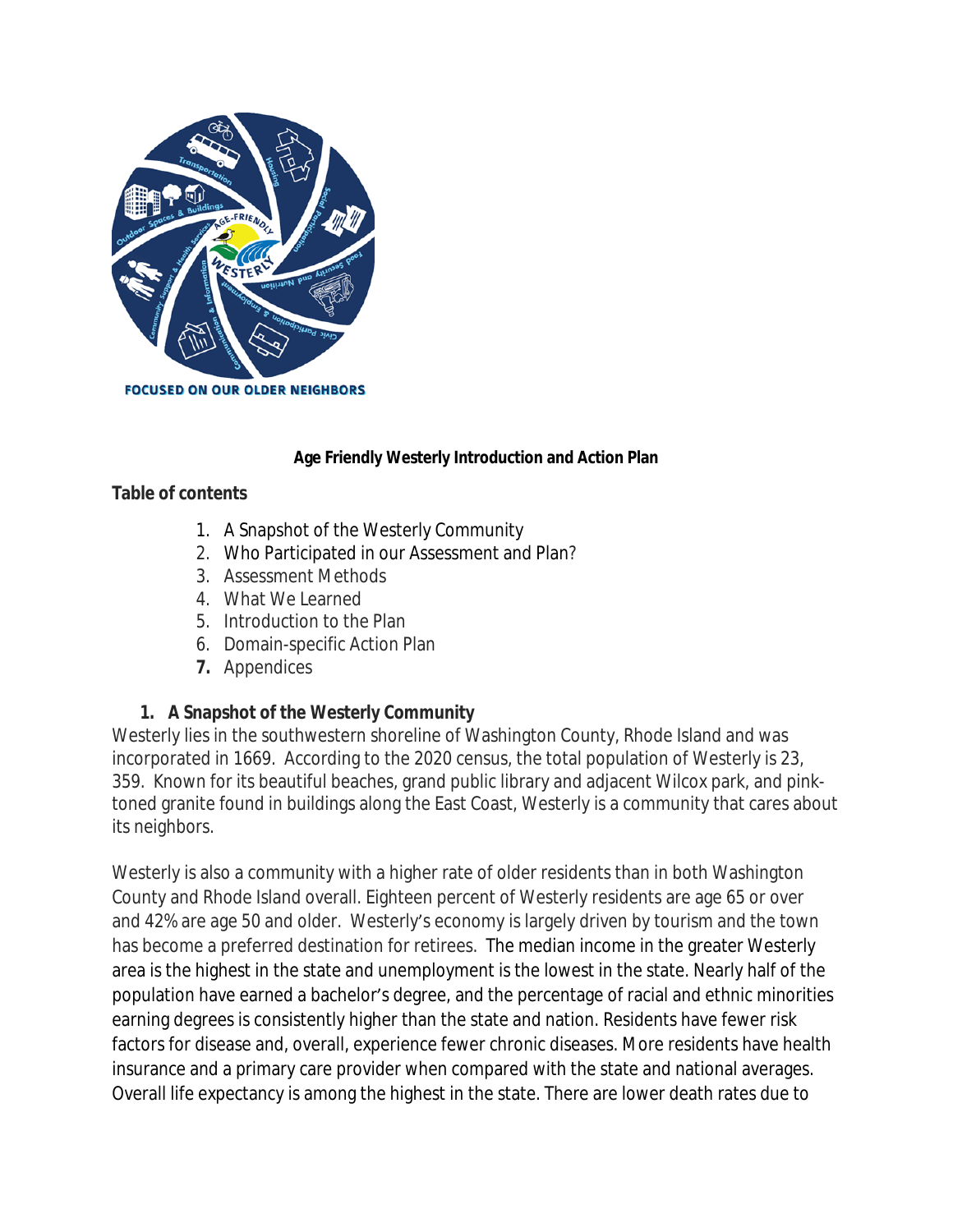cancer, despite higher incidence rates, pointing toward regular preventive screening and early detection of disease.

## **2. Who Participates in our Community Assessment and Plan?**

Age Friendly Westerly is an initiative borne out of the Health Impact Collaborative of Greater Westerly. The Health Impact Collaborative, a coalition of citizens and organizations working together since 2016 to improve health and wellness, includes representation from a broad range of sectors. Additional partners have joined with the launch of Age Friendly Westerly. The following organizations are actively engaged in Age Friendly Westerly:

AARP Rhode Island Age Friendly Rhode Island Alzheimer's Association of RI Apple Rehab of Westerly The Frank Olean Center Habitat for Humanity Jonnycake Center The North End Neighborhood Association Ocean Community Chamber of Commerce PACE Rhode Island Pawcatuck Neighborhood Center St. Vincent de Paul of Westerly Tri-County Community Action The Village Common of RI WARM Center Westerly Hospital Westerly Housing Authority Westerly Pawcatuck Clergy Association Westerly Planning Department Westerly Police Department Westerly Public Library and Wilcox Park Westerly Senior Center Westerly Town Council Wood River Health Services

Other Westerly area partnerships working to make Westerly a more liveable community for older residents: Basic Needs Network Health Impact Collaborative of Greater Westerly The North End Neighborhood Association The Ocean Community Collaborative The Westerly Village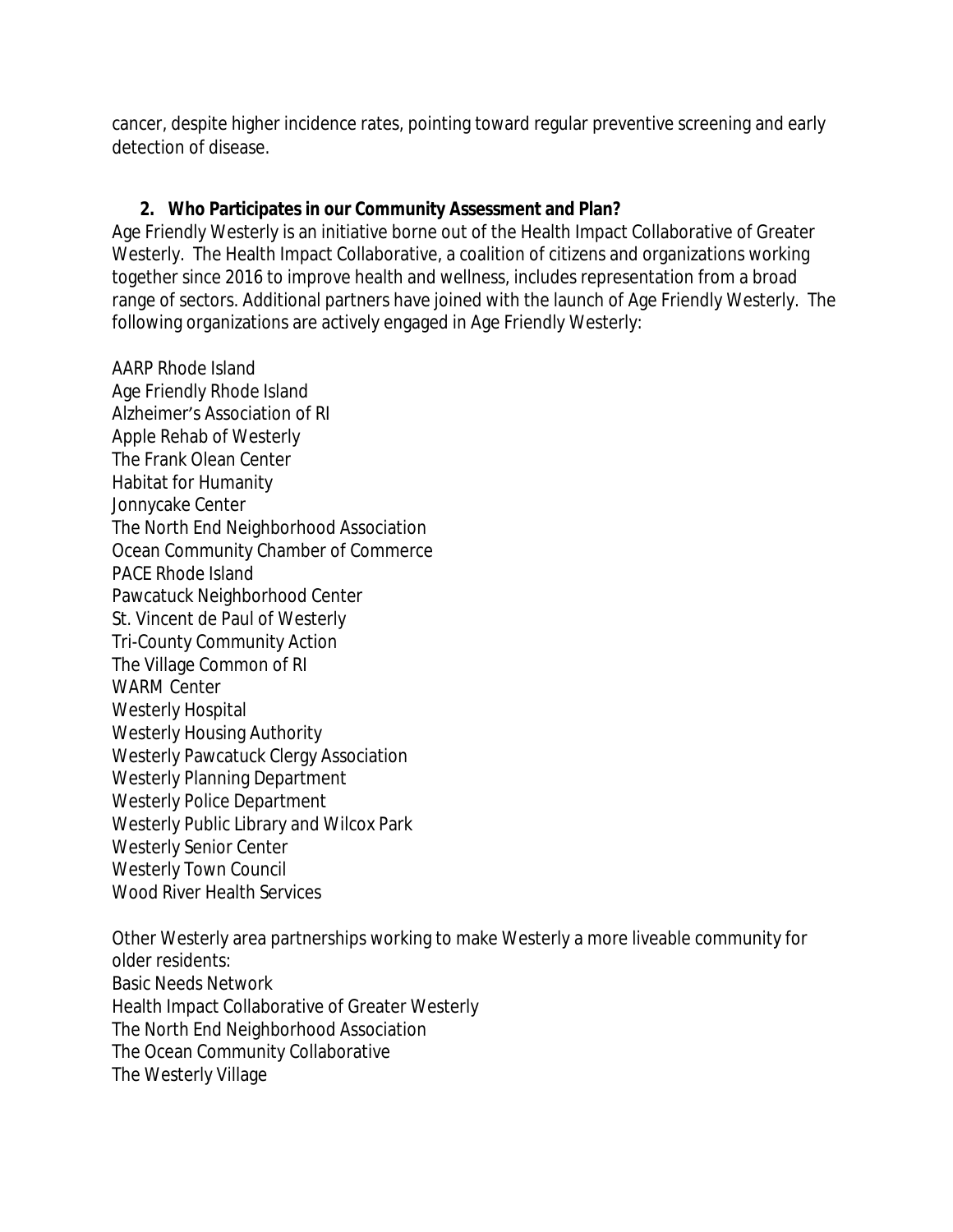## **3. Assessment Methods**

Informing the Age Friendly Westerly Action Plan are two Community Health Needs Assessments – 2016 and 2019. Both followed a similar methodology, including collecting data from existing available sources (see Appendix A data sources) and conducting activities, such a key informant surveys, public forums, and community conversations, to hear directly from residents.

The 2019 process included a point-in-time Community Wellbeing Survey in three of its primary service area zip codes (02891, 02804, and 02808), collectively referred to as "Westerly." The survey was conducted via telephone interviews in partnership with DataHaven. A total of 152 telephone interviews were conducted, assessing overall quality of life, life chances and opportunities, and health status and behaviors, among other health indicators.

Facilitated discussions with community stakeholders were held in March and April 2019. The goals of the community conversations were to determine perceptions of community health needs; to identify existing assets, gaps in services, challenges and successes in achieving outcomes; and to explore future opportunities to advance community health improvement.

| Gender                        |       | <b>Marital Status</b>     |
|-------------------------------|-------|---------------------------|
| Female                        | 69%   | Single, never marri       |
| Male                          | 31%   | Married or domest         |
| Age                           |       | Widowed                   |
| 18-26                         | $0\%$ | Divorced/Separate         |
| 27-34                         | 0%    | Employment                |
| 35-44                         | 0%    | Employed for wage         |
| 45-54                         | 19%   | Self-employed             |
| 55-64                         | 6%    | Out of work and lo        |
| 65-74                         | 0%    | A homemaker               |
| $75+$                         | 75%   | A student                 |
| Race/Ethnicity                |       | Military                  |
| American Indian/Alaska Native | $0\%$ | Retired                   |
| Asian/Pacific Islander        | $0\%$ | Unable to work            |
| Black/African American        | $0\%$ | <b>Place of Residence</b> |
| Hispanic                      | $0\%$ | Westerly                  |
| White                         | 100%  | Stonington                |
| Other                         | 0%    | Charlestown               |
|                               |       | Coventry                  |
|                               |       |                           |

## **Demographics of Participants in Community Conversations**

| Gender                        |      |                                        |     |
|-------------------------------|------|----------------------------------------|-----|
|                               |      | <b>Marital Status</b>                  |     |
| Female                        | 69%  | Single, never married                  | 18% |
| Male                          | 31%  | Married or domestic partnership<br>38% |     |
| Age                           |      | Widowed                                | 38% |
| 18-26                         | 0%   | Divorced/Separated<br>6%               |     |
| 27-34                         | 0%   | Employment                             |     |
| 35-44                         | 0%   | Employed for wages                     | 25% |
| 45-54                         | 19%  | Self-employed                          | 0%  |
| 55-64                         | 6%   | Out of work and looking for work       | 0%  |
| 65-74                         | 0%   | A homemaker                            | 0%  |
| $75+$                         | 75%  | A student                              | 0%  |
| Race/Ethnicity                |      | Military                               | 0%  |
| American Indian/Alaska Native | 0%   | Retired                                | 69% |
| Asian/Pacific Islander        | 0%   | Unable to work<br>6%                   |     |
| Black/African American        | 0%   | <b>Place of Residence</b>              |     |
| Hispanic                      | 0%   | Westerly                               | 82% |
| White                         | 100% | Stonington                             | 6%  |
| Other                         | 0%   | Charlestown                            | 6%  |
|                               |      | Coventry                               | 6%  |

Key informant surveys were conducted in 2018 and 2021.

## **4. What We Have Learned**

Some key data based on the domains of liveability:

Housing - In Westerly, an estimated 25% of older resident homeowners and 31% of older resident renters are housing cost burdened (spend more than 30% of monthly income on housing costs). Residents expressed concerns about the availability of affordable housing and the challenges of meeting their needs while still living independently.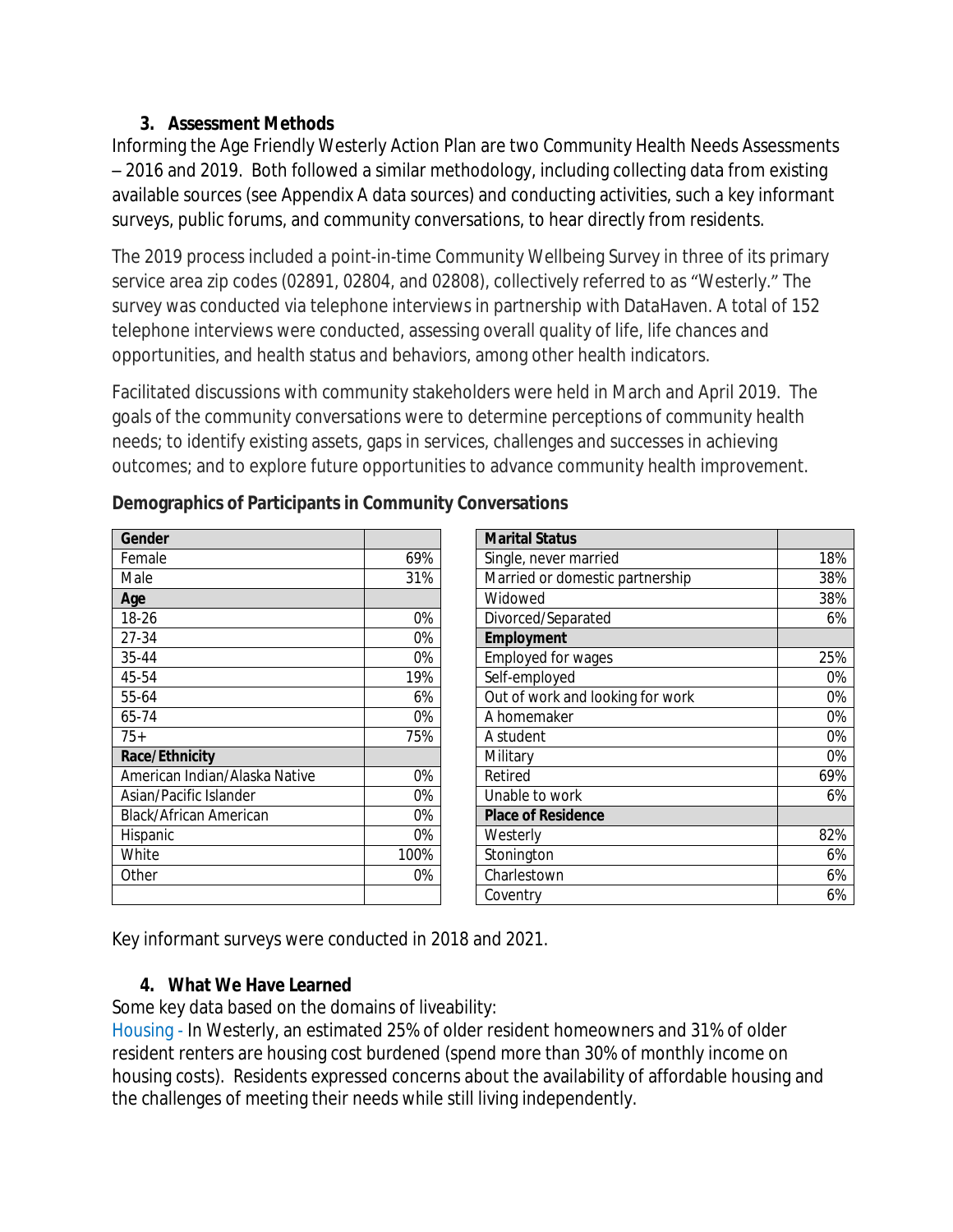Social Participation - 13.2% of older Westerly residents live alone compared to 11.8% countywide, more than in any other part of RI.

Food Security and Nutrition - Economically insecure older adults (40% in Westerly) struggle with inadequate nutrition.

Civic participation and Employment - Rate of voting among Westerly seniors is higher than the US median (62.7% vs. 55.6%).

Communication and Information - In community conversations, residents report a lack of information about what resources are available to help.

Community support and Health Services - 40% of Westerly seniors are economically insecure with a household income of less than \$30,000 per year. Access to healthcare overall is favorable but limited for behavioral health specifically. Residents envisioned a community with better access to primary, specialty and behavioral health services.

Outdoor spaces and Buildings - Access to parks within a half mile in Westerly is higher than the median in the US. 15% of Westerly's older residents have an ambulatory disability.

Transportation - Local public transportation infrastructure is very limited. This issue was a topm concern for residents who participated in community conversations.

At present, the next Community Health Needs Assessment is underway and due to be released in the Summer of 2022. More recent data are also available in the Rhode Island Healthy Aging Community Profile (Appendix B).

## **5. Introduction to the plan**

Based on all of the data collected through assessments, and with periodic updates and reviews, Age Friendly Westerly came together to create an Action Plan to address the issues of greatest concern to residents. Some strategies identified were quickly accomplished. Others have longer timelines. The plan is a living document that adapts to changing needs, available resources, and participant investment.

a. Mission statement – both the mission and vision statements are under development by Age Friendly Westerly.

b. A clear vision—toward an age-friendly community—and a set of values, including the voice of the 50-plus.

The Age Friendly Westerly Action Plan is implemented by the collaborative, with shared leadership and responsibilities.

The AARP Livability Index scores Westerly at 55 total as compared to other US communities. The index reveals some opportunities for improvement which inform the Westerly plan. In addition, the Town of Westerly Comprehensive Community Plan 2020-2040 includes strategies that support the Age Friendly Westerly Action Plan.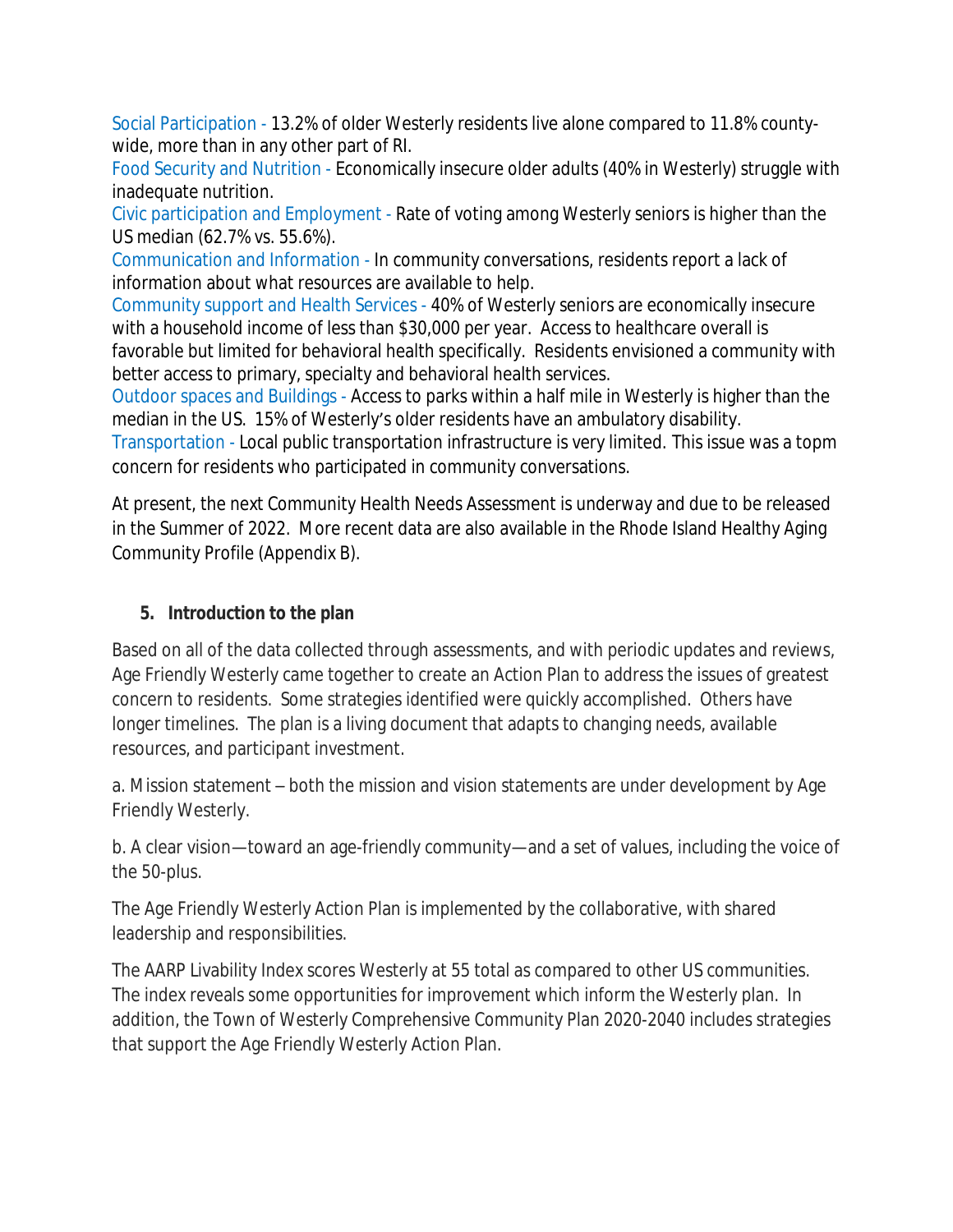## **6. Domain-specific action plans**

Included in Appendix D is the Age-Friendly Westerly Action Plan for 2021 – 2025. The plan's strategic framework consists of the eight domains of livability. This plan document contains elements that are also featured in the Town of Westerly 20-year Comprehensive Plan. This alignment adds additional support to the work. The Age-Friendly plan is a living document and subject to change based in emerging and emergent issues. Periodic updates will occur; see below next steps.

# **7. Next Steps**

Currently underway is an update of the Community Health Needs Assessment process, with reports expected to be finalized in the Summer of 2022. Once the data collection is complete, the Age-Friendly Westerly team will engage in further prioritization of the concerns illuminated as well as additional strategy development as needed. As such, the Age-Friendly Westerly Action Plan is anticipated to change in the coming years as new concerns from the community and opportunities emerge.

# **8. Appendices and supporting documentation**

Appendix A: Data Sources Appendix B: RI Healthy Aging Community Profile (appendix) Appendix C: AARP Liveability Index Score Appendix D: Age-Friendly Westerly Action Plan (updated October 2021)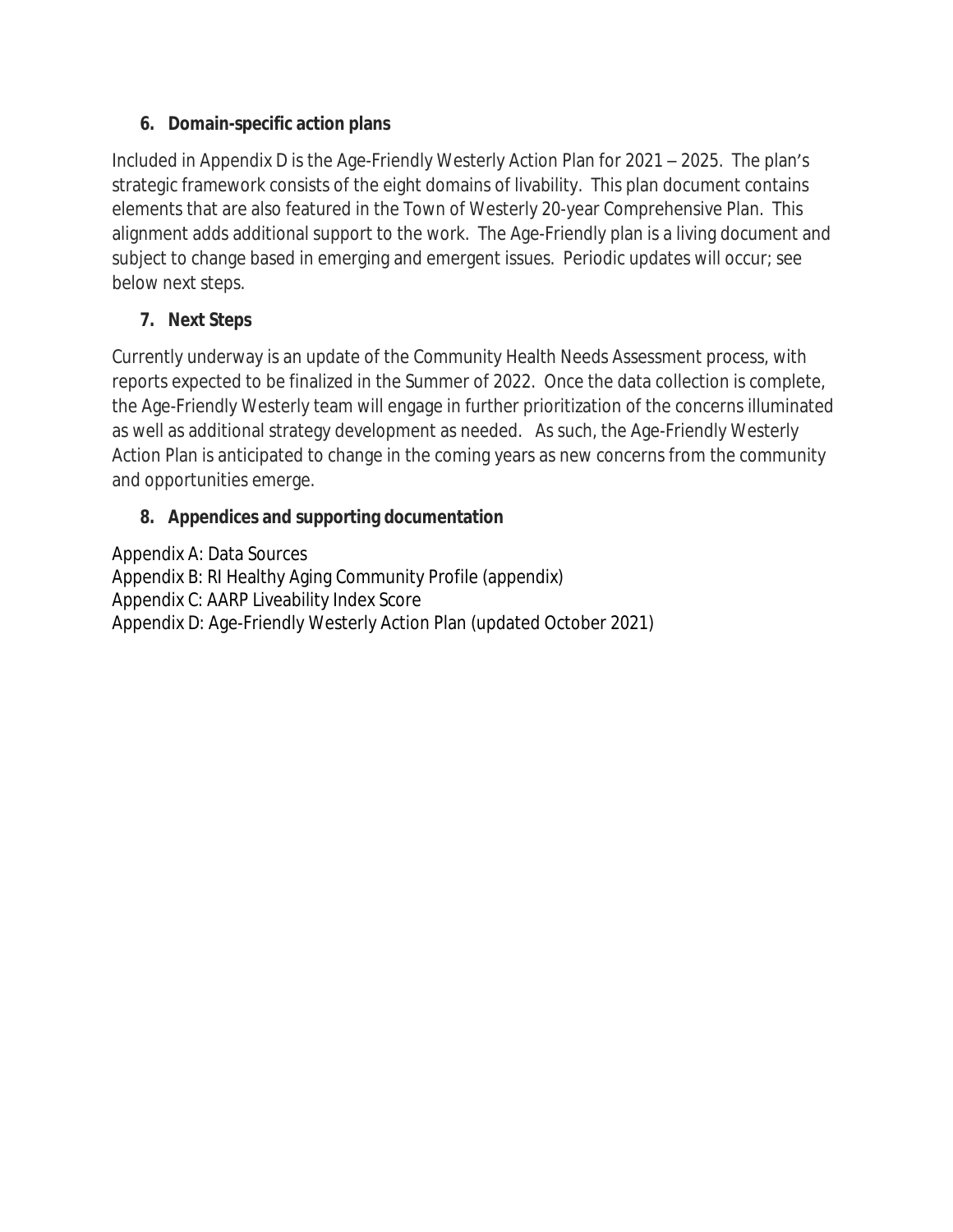## **Appendix A: Public Health Secondary Data References**

| Centers for Disease Control and Prevention. (n.d.). Atlas Plus. Retrieved from                                                                                                 |
|--------------------------------------------------------------------------------------------------------------------------------------------------------------------------------|
| https://gis.cdc.gov/grasp/nchhstpatlas/charts.html                                                                                                                             |
| Centers for Disease Control and Prevention. (2017). BRFSS prevalence & trends data.                                                                                            |
| Retrieved from http://www.cdc.gov/brfss/brfssprevalence/index.html                                                                                                             |
| Centers for Disease Control and Prevention. (2018). CDC wonder. Retrieved from<br>http://wonder.cdc.gov/                                                                       |
| Centers for Disease Control and Prevention. (2018). Diabetes data and statistics. Retrieved<br>from https://www.cdc.gov/diabetes/data/                                         |
| Centers for Disease Control and Prevention. (2017). National program of cancer registries<br>(NPCR). Retrieved from https://www.statecancerprofiles.cancer.gov/incidencerates/ |
| Centers for Medicare & Medicaid Services. (2017). Chronic conditions. Retrieved from                                                                                           |
| https://www.cms.gov/Research-Statistics-Data-and-Systems/Statistics-Trends-and-<br>Reports/Chronic-Conditions/CC_Main.html                                                     |
| Centers for Medicare & Medicaid Services. (2018). National provider identification file. Retrieved                                                                             |
| from http://www.countyhealthrankings.org/                                                                                                                                      |
| Dartmouth Atlas of Health Care. (n.d.). Diabetes monitoring & mammography screening.                                                                                           |
| Retrieved from http://www.countyhealthrankings.org/                                                                                                                            |
| Dignity Health/Truven Health Analytics. (2018). Community need index. Retrieved from<br>http://cni.chw-interactive.org/                                                        |
| ESRI. (2018). Business Analyst. Retrieved from https://www.esri.com/en-us/home                                                                                                 |
| Health Resources & Services Administration. (2018). Area health resources files.                                                                                               |
|                                                                                                                                                                                |
| Retrieved from http://www.countyhealthrankings.org/<br>Health Resources and Services Administration. (2018). Data warehouse. Retrieved from                                    |
|                                                                                                                                                                                |
| https://datawarehouse.hrsa.gov/Tools/Tools.aspx                                                                                                                                |
| Healthy People 2020. (2010). 2020 topics and objectives - objectives a-z. Retrieved<br>from http://www.healthypeople.gov/2020/topics-objectives                                |
| Institute for Health Metrics and Evaluation. (2018). US health map. Retrieved from                                                                                             |
| https://vizhub.healthdata.org/subnational/usa                                                                                                                                  |
| National Center for Health Statistics. (n.d.). Premature death. Retrieved from                                                                                                 |
| http://www.countyhealthrankings.org/                                                                                                                                           |
| United States Census Bureau. (n.d.). American Community Survey. Retrieved from                                                                                                 |
| http://factfinder.census.gov/faces/nav/jsf/pages/index.xhtml                                                                                                                   |
|                                                                                                                                                                                |